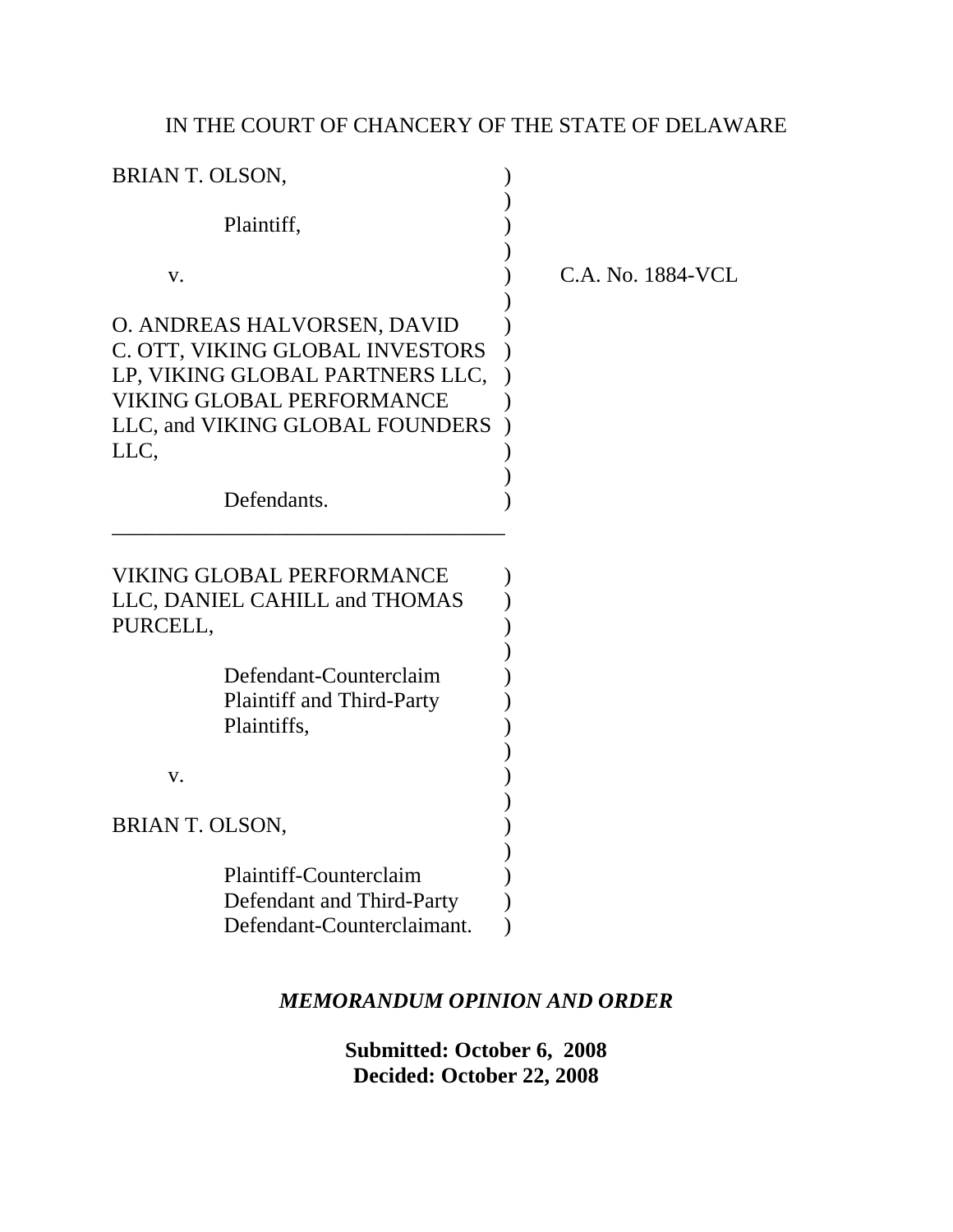Collins J. Seitz, Jr., Esquire, Meredith L. Gaudio, Esquire, CONNOLLY BOVE LODGE & HUTZ LLP, Wilmington, Delaware; R. Scott Garley, Esquire, Jeffrey L. Nagel, Esquire, Mark W. Stoutenburg, Esquire, GIBBONS P.C., New York, New York, *Attorneys for the Plaintiff, Counterclaim-Defendant and Third-Party Defendant-Counterclaimant, Brian T. Olson.*

Martin P. Tully, Esquire, Jon E. Abramczyk, Esquire, John P. DiTomo, Esquire, MORRIS, NICHOLS, ARSHT & TUNNELL, LLP, Wilmington, Delaware; Bruce Birenboim, Esquire, Susanna Buergel, Esquire, PAUL, WEISS RIFKIND, WHARTON & GARRISON LLP, New York, New York, *Attorneys for Defendants and Counterclaim Plaintiffs.*

LAMB, Vice Chancellor.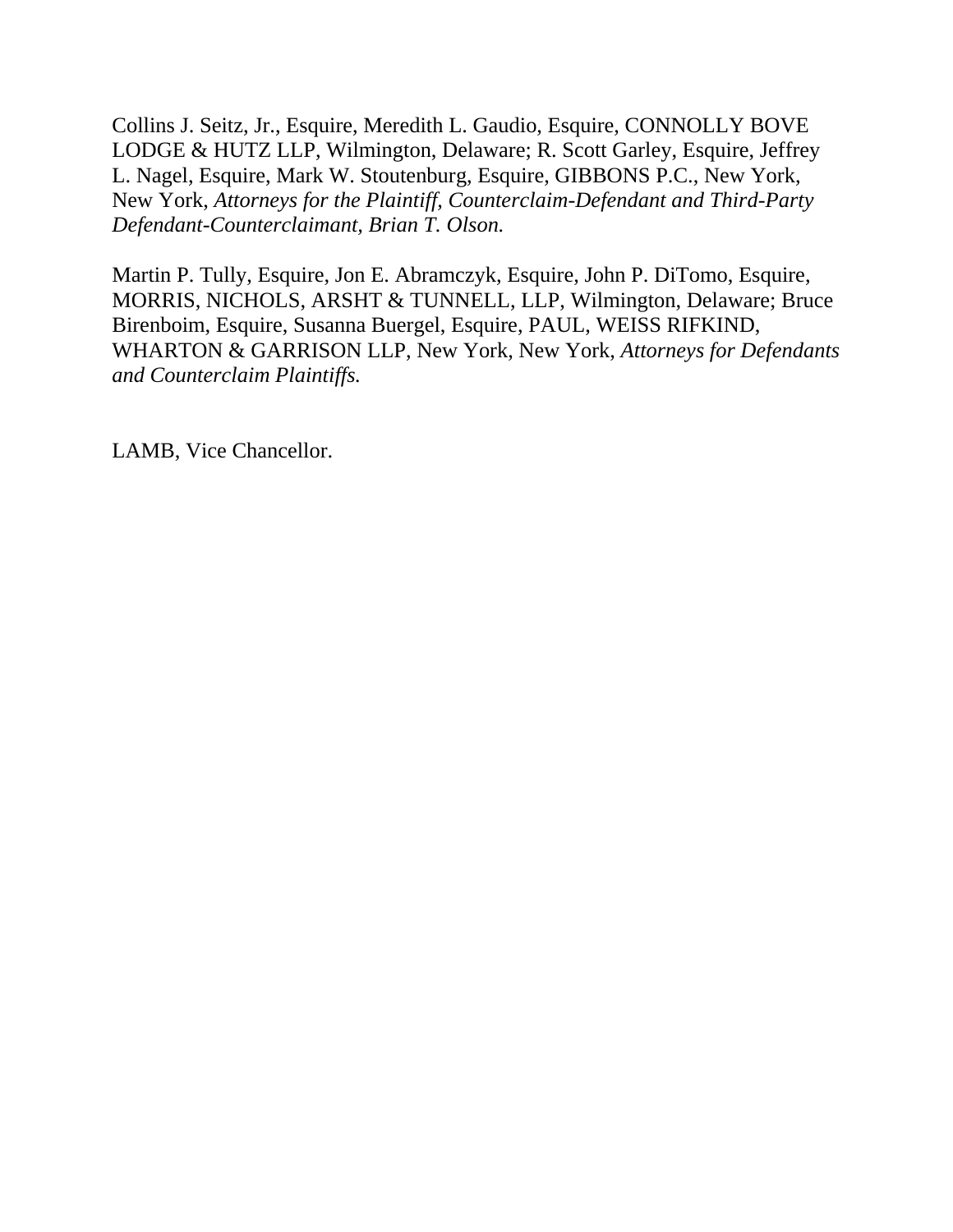This case arises from a dispute among the founders of a hedge fund regarding the appropriate amount owed to one of the founders upon his removal from the company. The LLC operating agreement that the removed founder relies upon in the contract claim of his lawsuit is unsigned. The unsigned operating agreement provides that upon leaving the company a founder is entitled to a multiyear earnout, in this case purportedly worth over \$100 million. In contrast, relevant signed documents provide that a founder is only entitled to his capital account and compensation owed upon leaving the company.

Due to the multi-year payment structure of the earnout and various restrictions imposed over that time period by the unsigned operating agreement, the one-year provision of the statute of frauds is potentially implicated. The primary issue before the court, and a matter of first impression, is whether the Delaware statute of frauds applies to LLC operating agreements. At the summary judgment hearing in this case, the court asked the defendants to provide any additional authority for their contention that the statute of frauds applied to LLC operating agreements. The court later asked the plaintiff to respond to the defendants' submission. Upon examination of the materials submitted by the parties—none of which included case law directly on point—and upon further consideration, the court finds, as a matter of law, that the statute of frauds applies to LLC operating agreements. Additionally, the court holds that the exceptions to

1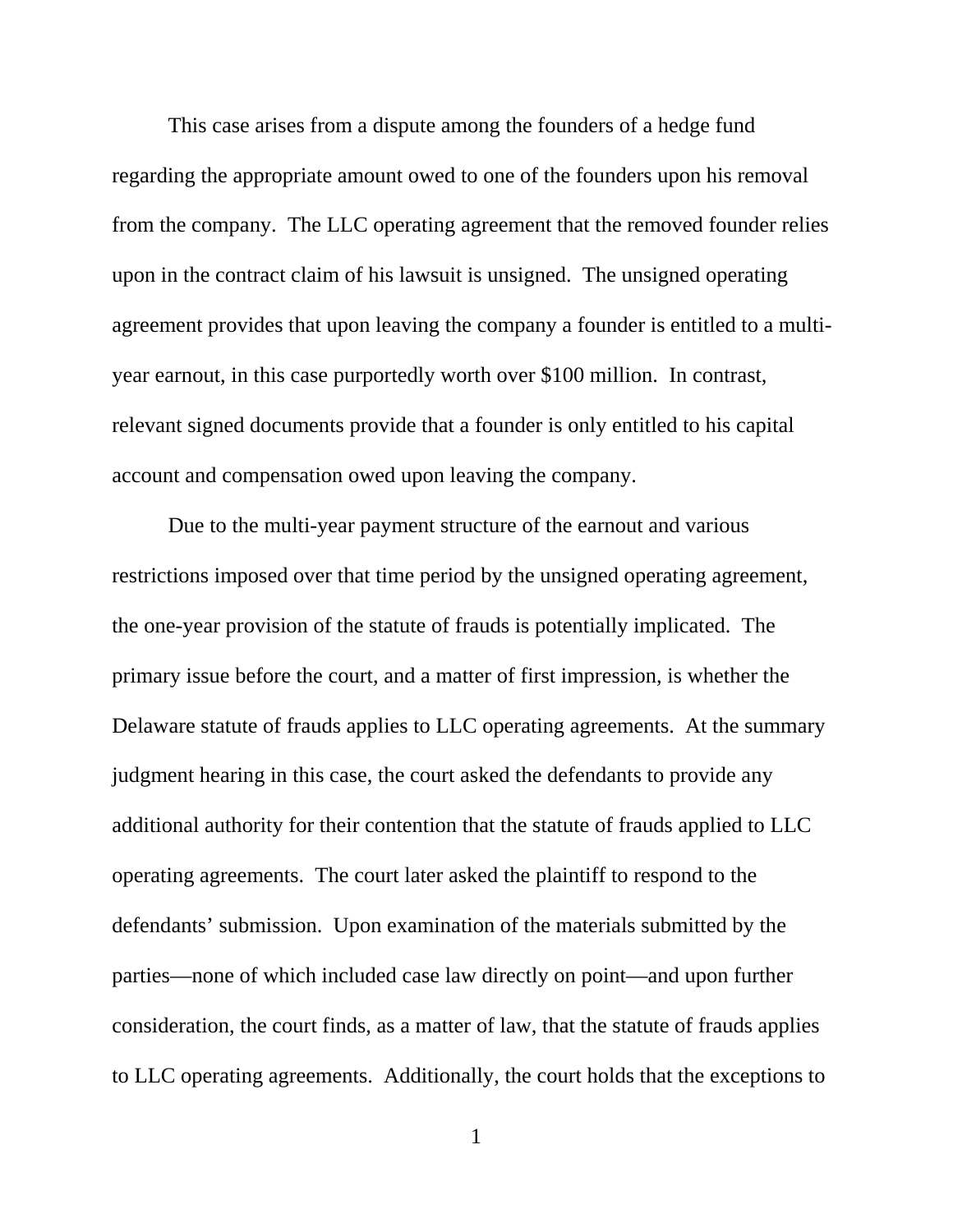the statute of frauds argued by the plaintiff do not apply in this case to save the principal provision at issue.

# **I.**

### A. The Parties

The plaintiff in this action is Brian Olson, a founder of the investment management and hedge fund firm known as Viking Global.

The defendants are Olson's former partners and the two other founders of Viking Global, Andreas Halvorsen and David Ott, and various entities through which Viking Global conducted its business. The entities are Viking Global Investors LP, a Delaware limited partnership ("Investors");<sup>1</sup> Viking Global Partners LLC, a Delaware limited liability company ("Partners");<sup>2</sup> Viking Global Performance LLC, a Delaware limited liability company ("Performance");<sup>3</sup> and Viking Global Founders LLC, a Delaware limited liability company ("Founders").4

B. Facts

Beginning in February 1999, Halvorsen, Ott, and Olson, all three previously colleagues at the hedge fund Tiger Management, began taking steps towards forming the Viking entities. Halvorsen, Ott, and Olson orally agreed that the three

<sup>&</sup>lt;sup>1</sup> Prior to Olson's termination, the limited partners of Investors were Halvorsen, Ott, Olson, and Founders. The general partner of Investors was Partners.

<sup>&</sup>lt;sup>2</sup> Prior to Olson's termination, the members of Partners were Halvorsen, Ott, and Olson.

<sup>&</sup>lt;sup>3</sup> Prior to Olson's termination, the members of Performance were Halvorsen, Ott, Olson, Founders, and certain employees of Viking.

<sup>&</sup>lt;sup>4</sup> Prior to Olson's termination, the members of Founders were Halvorsen, Ott, and Olson.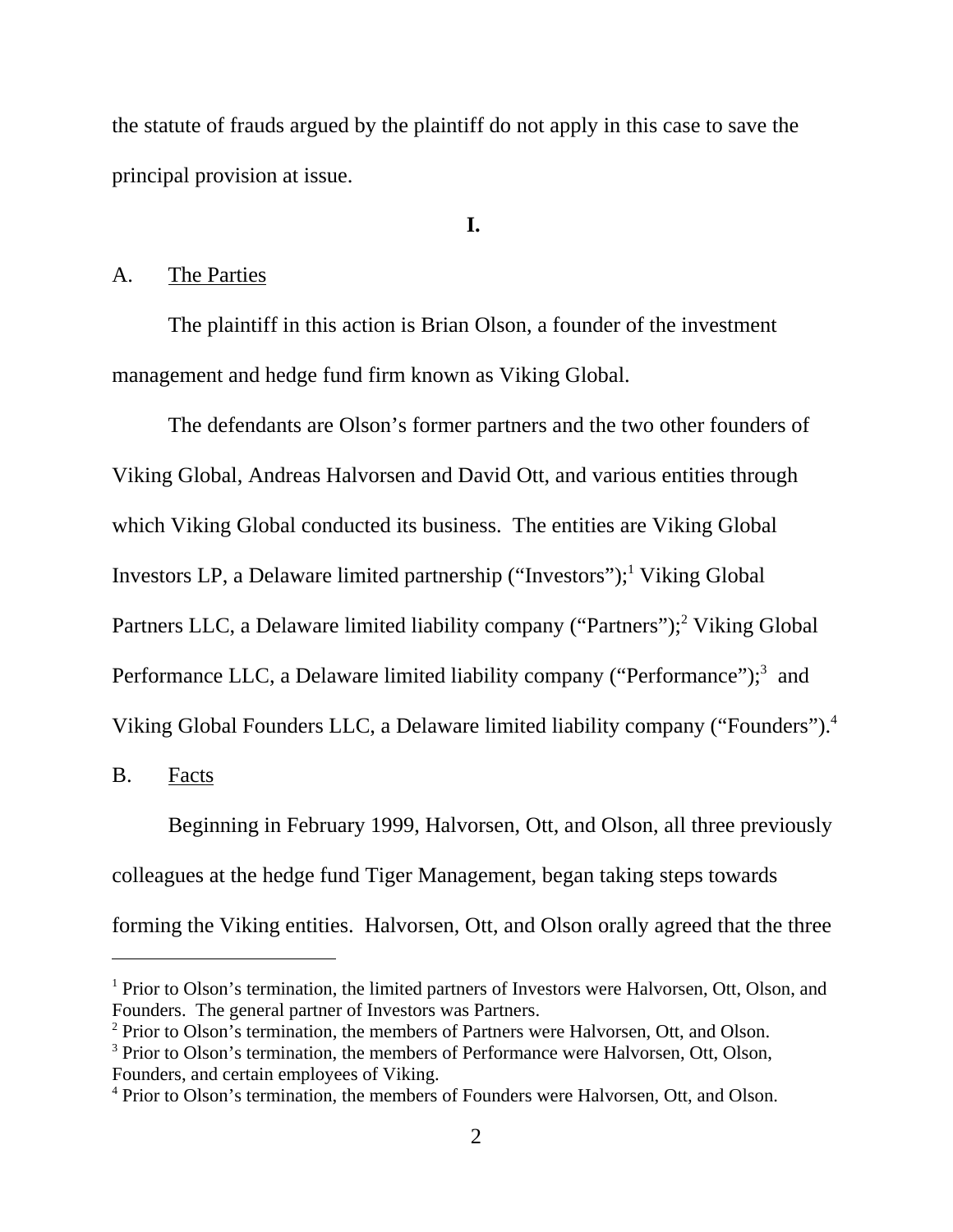of them would form the operating committee of Viking, which would be authorized to act upon a two-thirds vote, subject to a Halvorsen veto. Halvorsen would receive 55% of the profits from Viking, and Ott and Olson would each receive 22.5%. On October 1, 1999, Halvorsen, Ott, and Olson launched the two initial Viking hedge funds: Viking Global Equities LP (for onshore funds) and Viking Global Equities III Ltd. (for offshore funds).

Between April and September 1999, Viking formed Performance to receive the hedge funds' performance fee, Investors to receive the hedge funds' management fee, and Partners to be the general partner of Investors.<sup>5</sup> Short-form operating agreements were signed for Investors, Partners, and Performance. The long-form operating agreements for Investors and Partners were drafted but never signed. The long-form operating agreement for Performance was originally dated as of September 28, 1999, but not executed until it was amended and restated on January 11, 2002. The draft long-form operating agreements for Investors and Partners and the signed agreement for Performance state that if a partner or member leaves Viking he is only entitled to his capital account balance and compensation owed.

<sup>&</sup>lt;sup>5</sup> Olson was put in charge of dealing with Viking's attorneys and dealing with the documents related to the formation and operation of these entities.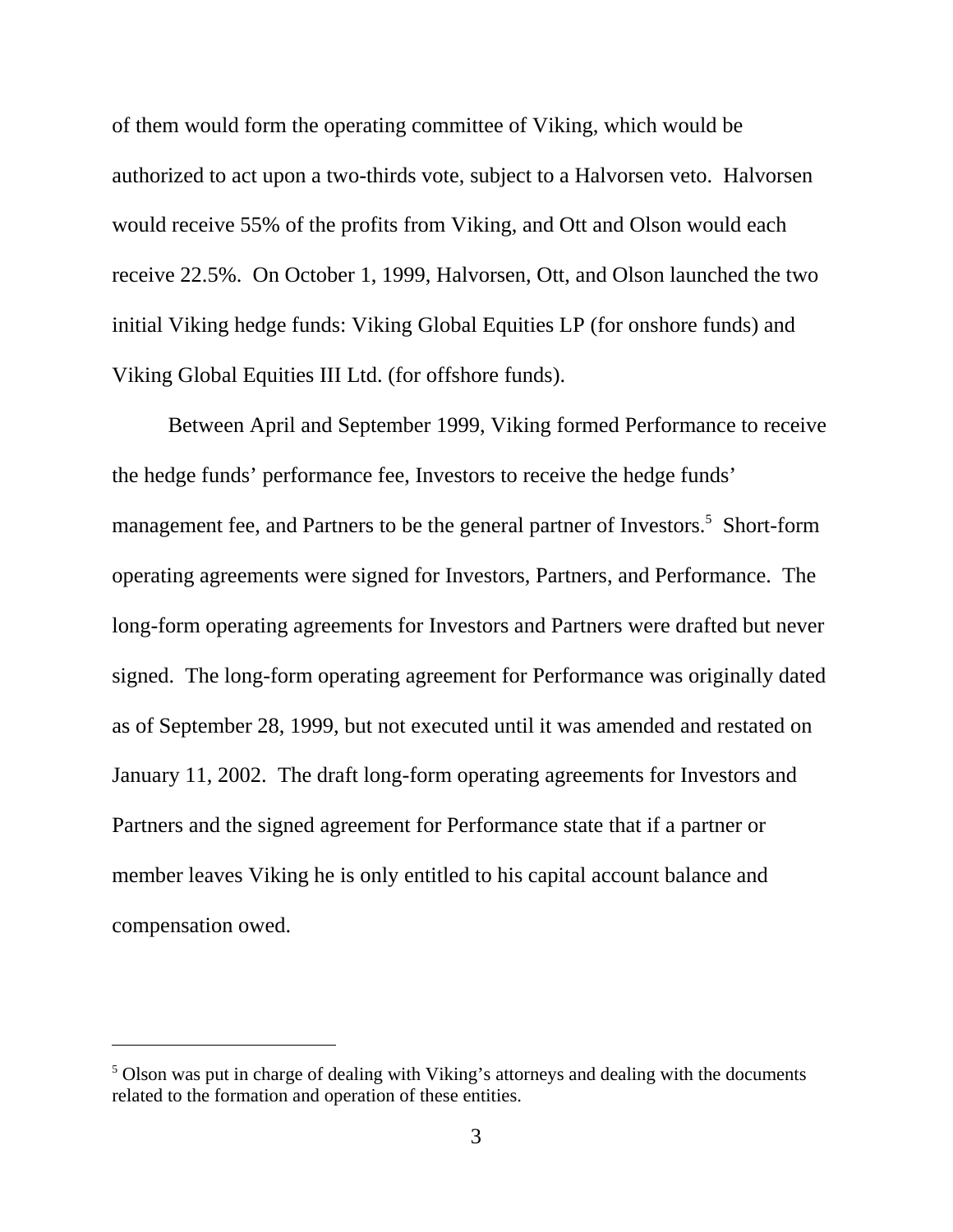Founders was formed as a Delaware limited liability company on or about September 28, 1999. The Founders unsigned, draft long-form document contains an earnout provision not found in any of the other operating agreements.<sup>6</sup> According to its terms, any of the three founders who voluntarily or involuntarily retire from Viking would be entitled to a multi-year earnout of his interest in Viking upon leaving the company. The parties dispute whether they ever reached an agreement on the terms of the unsigned Founders operating agreement.<sup>7</sup>

In March 2005, Olson decided to take a sabbatical from Viking for six months to travel with his family. When Olson returned, Halvorsen and Ott called a meeting on August 29, 2005 to notify Olson of their decision to remove him from his position at Viking. Halvorsen and Ott paid Olson over \$100 million, which represented Olson's capital account balance and the remainder of his 2005 salary.

<sup>&</sup>lt;sup>6</sup> The earnout provision generally provides that a member of Founders would be entitled to a percentage of Founders's income over the six years following retirement. The percentage would be the product of the member's final profit percentage interest (in Olson's case, 22.5%) and a set percentage that declined from 100% to 44.37% over the course of the six years. The unsigned Founders operating agreement also requires the non-retiring members to adjust the profit percentage of the retiring member so as to maintain his economic interest. In addition, the agreement prevents the non-retiring members from taking "any action that would reduce a retired Member's economic interest." *See* § 5.03(b)(iv). Moreover, the unsigned Founders operating agreement prevents Halvorsen, as long as he maintains his veto rights, from withdrawing funds that would cause his investment to be less than 89.27% of the amount he invested on October 1, 1999. The agreement also requires that Olson and Ott give 45-days prior written notice for a withdrawal that would cause the withdrawing party's investment to be less than 89.27% of the amount he invested on October 1, 1999.

 $7$  No short-form agreement regarding the operation of Founders was ever drafted.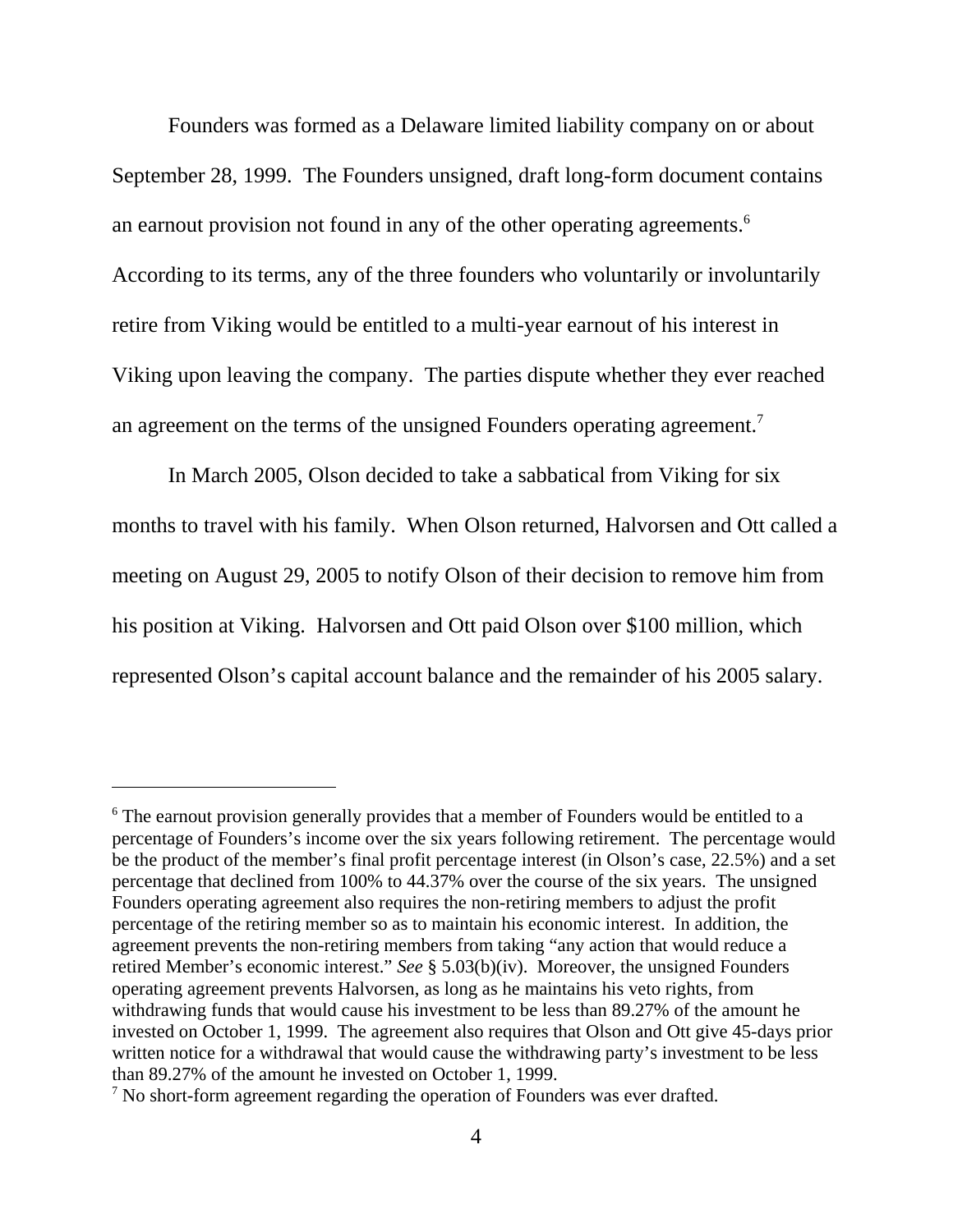Halvorsen, Ott, and Viking have refused Olson's demand for an earnout, claiming that they never agreed to it.

On January 12, 2006, Olson filed suit in this court seeking, among other things, to collect the series of six yearly payments he says he is entitled to under the earnout provision of the unsigned Founders operating agreement. Viking answered the complaint on March 17, 2006. On February 1, 2008, Olson amended his complaint.<sup>8</sup> In response, on February 28, 2008, Viking amended its answer and added counterclaims.<sup>9</sup> On June 5, 2008, Viking filed a motion for summary judgment and, on July 18, 2008 Olson filed a cross-motion for summary judgment. The parties filed briefs in support of the motions for summary judgment in July and August 2008, and on September 8, 2008, the court heard oral arguments. At the hearing, the court orally denied the cross-motions for summary judgment in some respects, and asked that the defendants provide additional authority for their argument that the statute of frauds should apply to an oral LLC operating agreement. On September 12, 2008, defendants provided the court with a letter citing secondary sources, but no case law directly on point. On October 6, 2008,

 $8$  The amended complaint sets forth eight claims: (1) breach of contract, (2) breach of fiduciary duty, (3) civil conspiracy, (4) right to fair value and interest in Viking pursuant to 6 *Del. C.* § 18-604 and 6 *Del. C.* § 17-604, (5) unjust enrichment, (6) accounting, (7) equitable estoppel, and (8) promissory estoppel.

<sup>&</sup>lt;sup>9</sup> The counterclaims are brought by third-party claimants who were non-founding members of Performance. The counterclaims include claims against Olson for breach of fiduciary duty, breach of contract, and breach of the implied covenant of good faith and fair dealing for drafting and seeking to enforce the unsigned Founders operating agreement.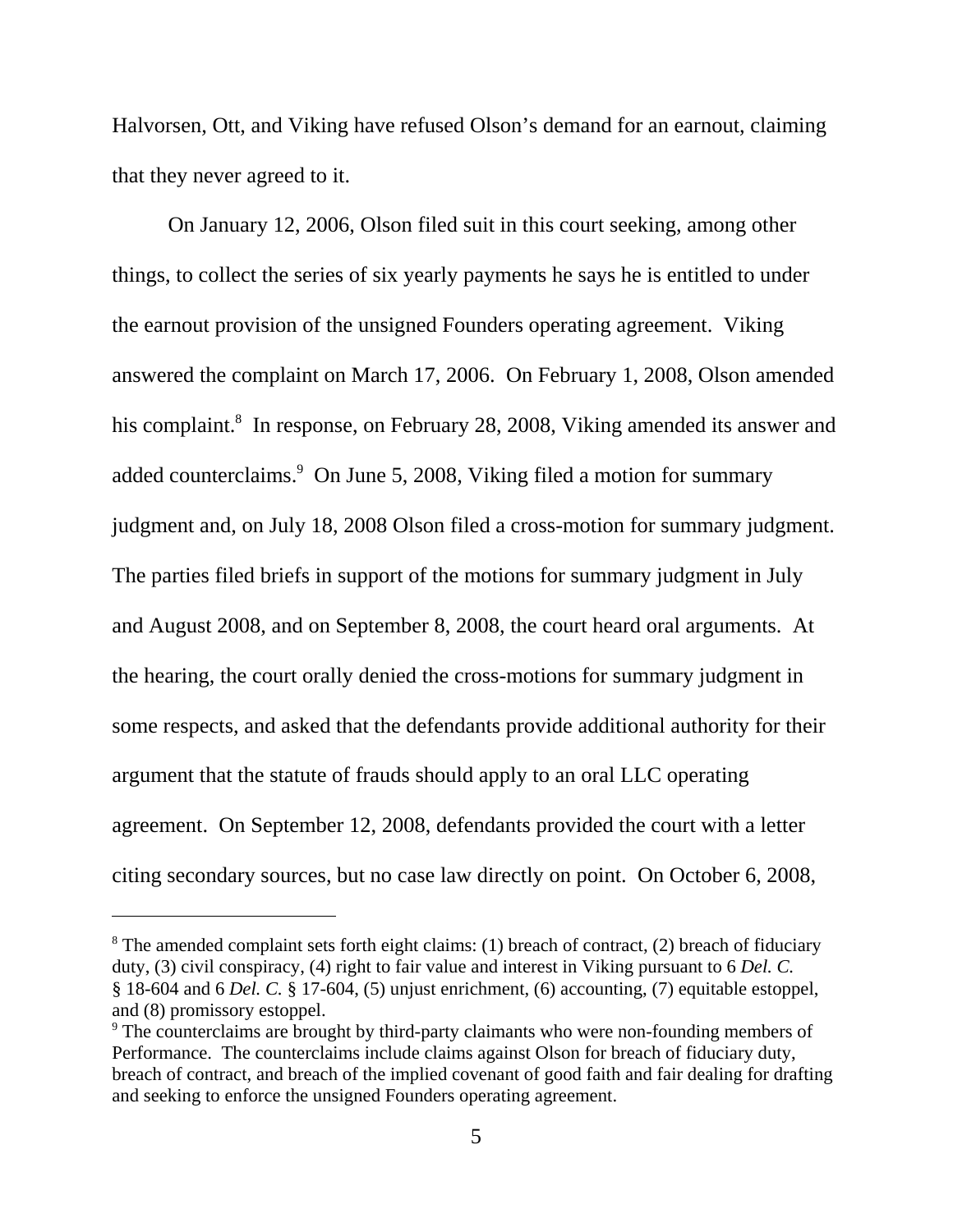Olson replied that his research also failed to reveal any case law on point and generally reiterated portions of his argument that the statute of frauds does not apply in this case.

This opinion focuses on the purely legal question of whether the statute of frauds applies to LLC operating agreements. As set forth below, the court finds that the statute of frauds applies and the exceptions argued by Olson are not available under the facts of this case. Therefore, the defendants' motion for summary judgment as to Olson's breach of contract claim will be granted.

## **II.**

In cross-motions for summary judgment, each moving party "must show that there is 'no genuine issue as to any material fact' and that [it] is 'entitled to judgment as a matter of law" in order to prevail.<sup>10</sup> "In deciding a motion for summary judgment, the court must view the facts in the light most favorable to the nonmoving party."11 "Summary judgment will not be granted when the record reasonably indicates that a material fact is in dispute or 'if it seems desirable to inquire more thoroughly into the facts in order to clarify the application of law to

<sup>10</sup> *Lillis v. AT&T Corp*., 2006 WL 3860915, at \*1 (Del. Ch. Dec. 21, 2006) (quoting Ct. Ch. R. 56(c) and citing *Acro Extrusion Corp. v. Cunningham*, 810 A.2d 345, 347 (Del. 2002) and *Williams v. Geiger*, 671 A.2d 1368, 1375 (Del. 1996)).

<sup>11</sup> *Id.* at \*1 (citing *Tanzer v. Int'l Gen. Indus., Inc.*, 402 A.2d 382, 385 (Del. Ch. 1979)).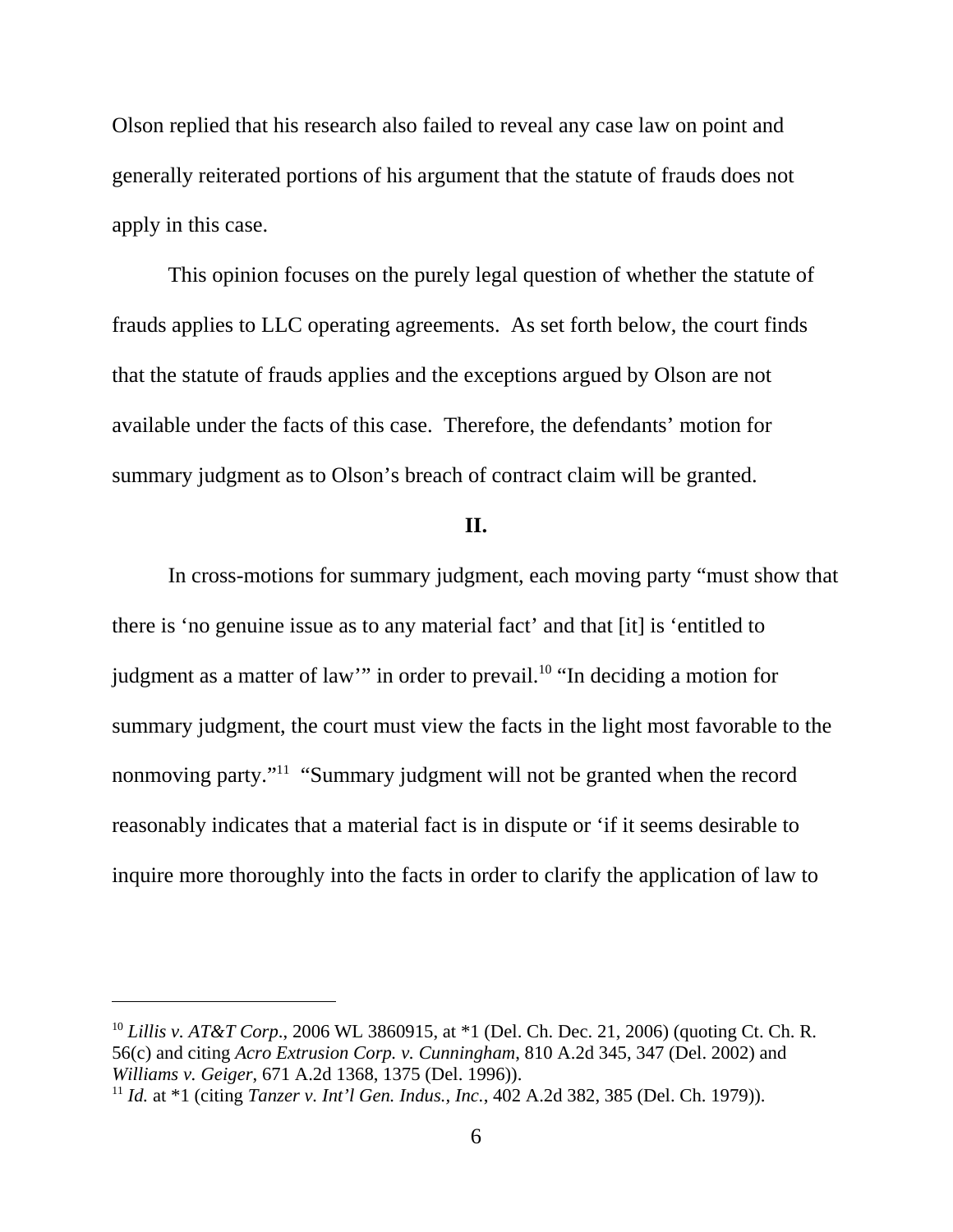the circumstances.'"12 Here, the material disagreements between the parties lie not in issues of fact, but in issues of law.

## **III.**

# A. Applicability Of The Statute Of Frauds To LLC Operating Agreements

The initial issue before the court is whether the statute of frauds applies to an LLC operating agreement under Delaware law.<sup>13</sup>

The Delaware LLC statute expressly allows oral operating agreements, but does not address whether the statute of frauds would apply to such agreements.<sup>14</sup> There is disagreement among commentators as to whether the statute of frauds applies to Delaware LLC operating agreements, and there appears to be no case law (in Delaware or elsewhere) on the subject. Some commentators reason that without an express, specific indication of intent to overrule a statutorily enacted principle of contract law, such as the statute of frauds, the principle should apply.<sup>15</sup> Others argue that the stated policy of the Delaware LLC act is "to give maximum

<sup>12</sup> *Id.* at \*1 (quoting *Ebersole v. Lowengrub*, 180 A.2d 467, 470 (Del. 1962)).

 $<sup>13</sup>$  The issue appears to be one of first impression. Neither party could point to any case, in any</sup> jurisdiction, discussing whether the statute of frauds applies in an LLC context.

<sup>&</sup>lt;sup>14</sup> 6 *Del. C.* § 18-101(7) reads: "'Limited liability company agreement' means any agreement (whether referred to as a limited liability company agreement, operating agreement or otherwise), written, oral or implied, of the member or members as to the affairs of a limited liability company and the conduct of its business."

<sup>&</sup>lt;sup>15</sup> Discussing the Delaware LLC statute, one commentator writes: "Probably, the writing requirement [of the statute of frauds] applies to the LLC agreement as well. The definition of limited liability company agreement includes written or oral agreements, but nothing in the definition suggests an intent to override the statute of frauds." CARTER G. BISHOP & DANIEL S. KLEINBERGER, LIMITED LIABILITY COMPANIES: TAX AND BUSINESS LAW § 14.03 (2008).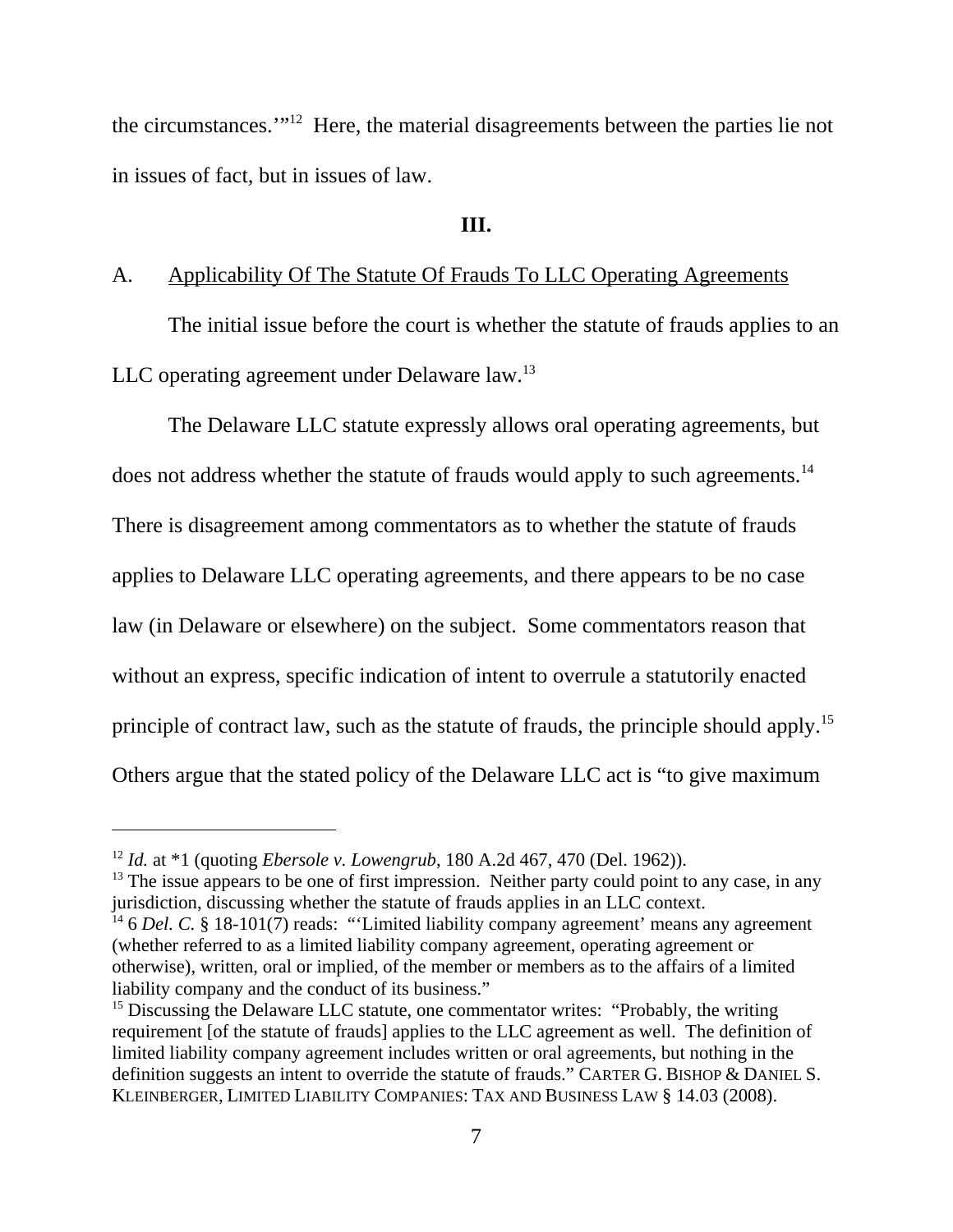effect . . . to the enforceability of limited liability companies," which, along with the authorization of oral operating agreements, creates an inference that the legislature intended to override the statute of frauds.<sup>16</sup>

The Delaware statute of frauds states that an agreement "that is not to be performed within the space of one year from the making thereof" must be reduced to writing and signed by the party against which the agreement is to be enforced.<sup>17</sup> It is long-standing Delaware law that "the Statute of Frauds does not apply to a contract which may, by any possibility, be performed within a year."18 Few oral LLC operating agreements are likely to contain any term or provision that cannot possibly be performed within one year. To that extent, the statute of frauds will not limit the enforcement of any such agreement.

This court holds that if an LLC agreement contains a provision or multiple provisions which cannot possibly be performed within one year, such provision or provisions are unenforceable. The basis for this decision is in line with the policy for the enactment of the statute of frauds—to protect defendants against unfounded or fraudulent claims that would require performance over an extended period of time.<sup>19</sup> However, in keeping with the legislature's expressed intent "to give

<sup>16</sup> *See* ROBERT L. SYMONDS, JR. & MATTHEW J. O'TOOLE, SYMONDS & O'TOOLE ON DELAWARE LIMITED LIABILITY COMPANIES § 4.02 (2007) (quoting 6 *Del. C.* § 18-1101(b)).

 $176$  *Del. C.* § 2714(a).

<sup>18</sup> *Haveg Corp. v. Guyer*, 211 A.2d 910, 912 (Del. 1965).

<sup>19</sup> *See* 9 WILLISTON ON CONTRACTS § 21:1 (4th ed.).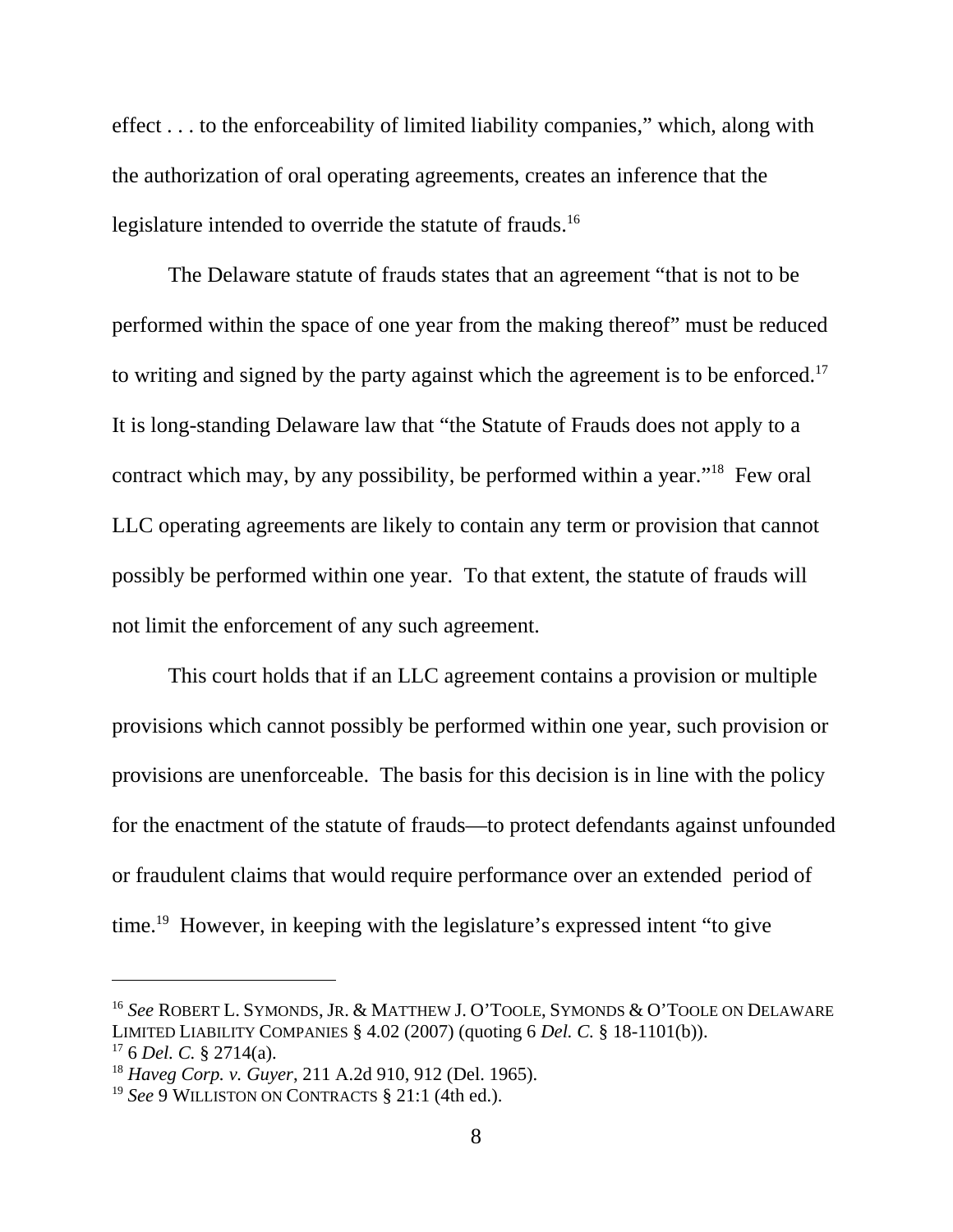maximum effect . . . to the enforceability of limited liability companies," provisions of an oral LLC operating agreement that could possibly be performed within one year will not fall within the statute of frauds and will remain enforceable.<sup>20</sup>

## B. Is The Obligation To Make Retirement Payments One That May Possibly Be Performed Within One Year?

Olson argues that the unsigned Founders operating agreement does not fall within the statute of frauds because the *obligation* to make payment under the earnout provision of the agreement could occur within one year. For example, Olson points out that he could have been fired less than one year from the founding of Viking, triggering Viking's obligations under the earnout provision of the unsigned Founders operating agreement.<sup>21</sup> In that case, Olson argues, the calculation and payment of his interest in the period extending beyond one year would not be enough to violate the statute of frauds. In support of his position, Olson cites two New York trial court cases and a 76-year old Delaware Supreme Court case.<sup>22</sup> One case involves a lottery winnings payout over ten years, one involves payment over time for the assignment of patent rights, and one involves

<sup>20 6</sup> *Del. C.* § 18-1101(b).

 $21$  Viking contends that Olson's argument that Halvorsen and Ott would have owed him tens of millions of dollars under the earnout provision after less than one year of work shows that no rational business person would have agreed to such an earnout.

<sup>22</sup> *Pando by Pando v. Fernandez*, 127 Misc.2d 224, 227 (N.Y. Sup. 1984); s*ee also John William Costello Assocs., Inc. v. Standard Metals Corp.*, 121 Misc.2d 282, 284-85 (N.Y. Sup. 1982); *Emerson v. Universal Prods. Co.*, 162 A. 779, 781 (Del. 1932).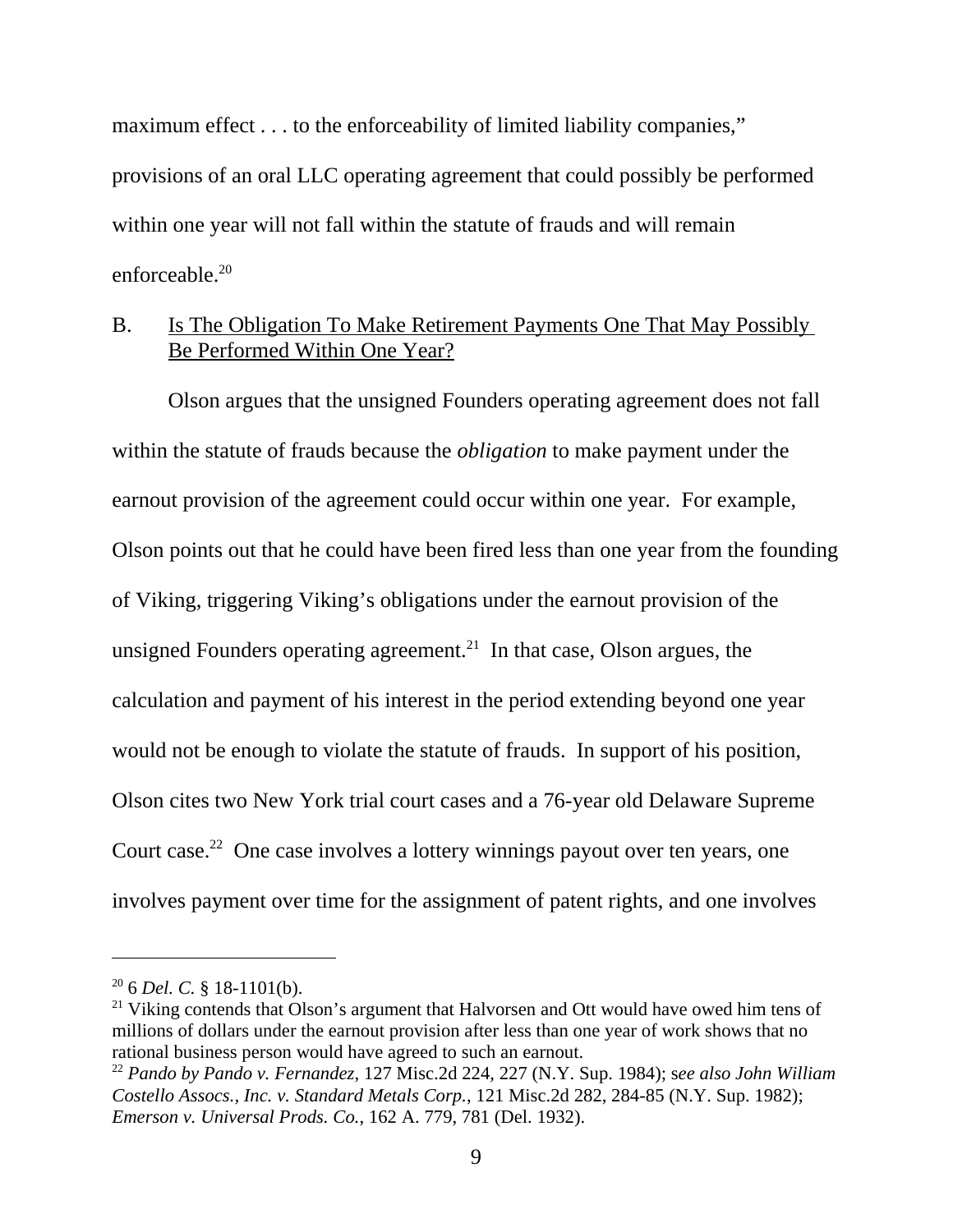payment of an employee placement fee. These cases provide no support for Olson's position.

In both the patent case and the lottery case, the court expressly stated that *nothing* remained to be done after one year *except* payment of money.<sup>23</sup> Here, in addition to the payment of money, it is undisputed that the unsigned Founders operating agreement also requires the remaining members to act to maintain the retired member's economic interest, prevents the remaining members from taking actions to reduce the retired member's economic interest, and prevents Halvorsen from withdrawing a certain percentage of his funds unless he relinquishes his veto rights, all for a period of time well beyond one year. These obligations and restrictions affect how Halvorsen and Ott choose to run and structure their business over a multi-year period and rise above the mere payment of money over time. Moreover, most of the payments Halvorsen and Ott would be required to make

<sup>&</sup>lt;sup>23</sup> *Emerson*, 162 A. at 781 (stating that the one-year provision of the statute of frauds does not apply when "the agreement contemplates one party immediately, fully, and completely complying with his entire obligation and he does so immediately comply and there remains nothing to be done by the other but the payment of money[.]" The case did not discuss whether the amount owed over multiple years for the assignment of patent rights was immediately calculable or not.); *Pando*, 127 Misc.2d at 226 (holding that there would be no violation of the statute of frauds if "all contingencies can occur, and all conditions precedent can be performed within the one year period, with nothing remaining to be done thereafter except the act of payment[.]" The court noted that "[t]he fact that the [lottery] payout would be extended over several years is of no moment, for the liability, if any, was fixed, the amounts known, and all that remained was the ministerial act of having the annual payouts divided." As the court continues to explain, "[t]his is quite different from an agreement by a party to pay out a percentage of sales or earnings over a period of years, which may call for future services, and *where the amounts cannot be established until well into the future*." (emphasis added)).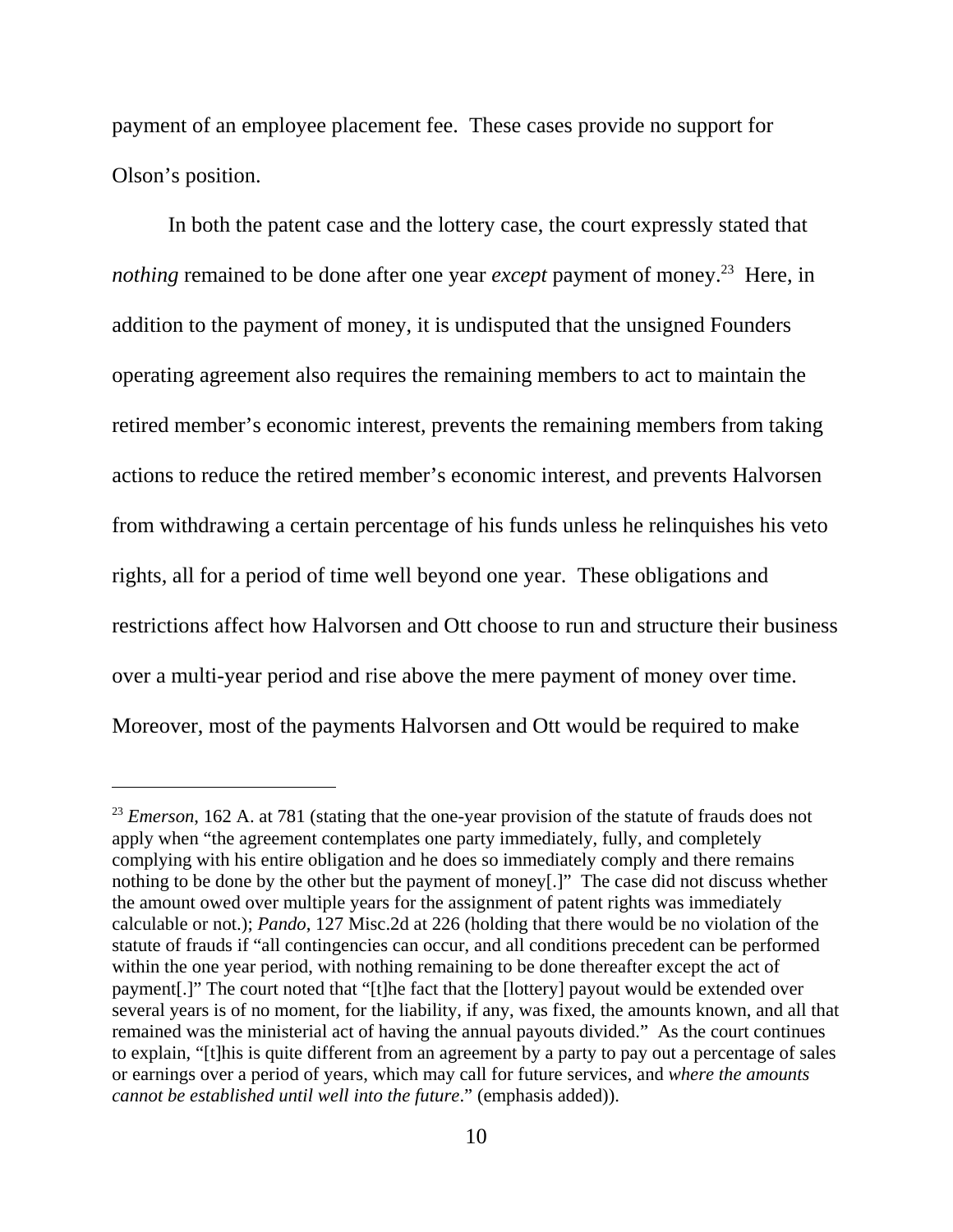under the earnout provision could not be calculated until more than one year after an event occurs triggering the alleged payment obligation.

In *John William Costello Associates v. Standard Metals Corporation*, the employment placement fee case, an executive search consultant argued it was entitled to 30% of the first year compensation of the employee it introduced to the defendant.<sup>24</sup> The court held that calculating the search consultant's fee from the executive's base salary was a "ministerial act" and "became fixed when [the defendant] signed the employment contract with [the employee]."<sup>25</sup> The defendant argued that the employee's first year bonus could not be calculated within a year from the alleged oral agreement with the search consultant and thus the agreement was void under the statute of frauds. The court found that there was no assurance that the employee would be entitled to a bonus and therefore the employee's first year compensation and the search consultant's fee was capable of being calculated within one year. For example, the court noted that the employee could leave the defendant's company or die before the defendant awarded bonuses, thus allowing the agreement to be fully performed within one year.

In contrast, here, if a member of Founders dies after retirement, the obligations of the remaining members expressly continue for the benefit of the

<sup>24</sup> *See* 121 Misc. 2d at 283.

<sup>25</sup> *Id*. at 285.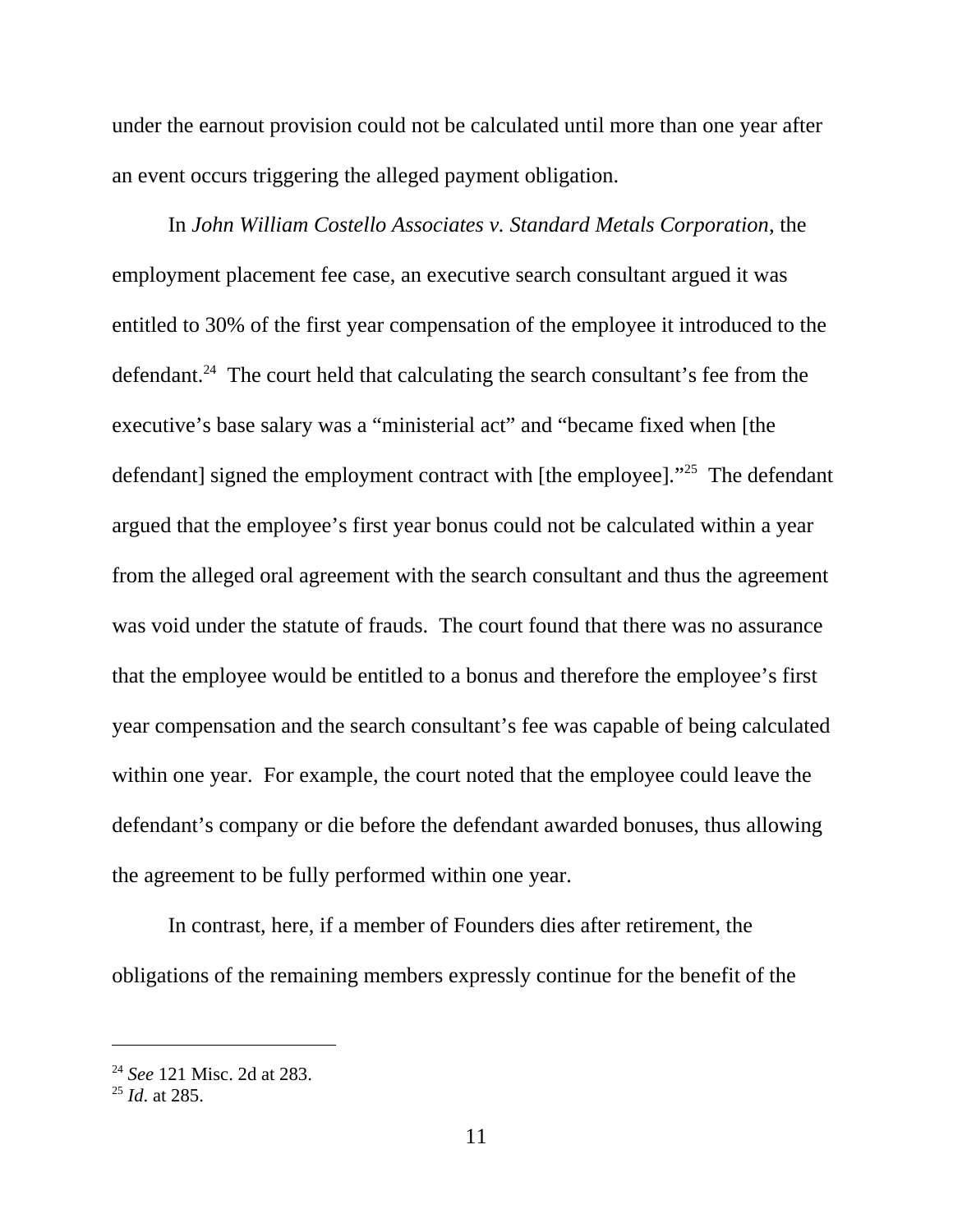retired member's estate or successor-in-interest. The case before this court is more analogous to *Briefstein v. P.J. Rotondo Construction Company*, where the court found that the statute of frauds applied because the 25% profit share at issue could not be calculated until after one year and extended indefinitely.<sup>26</sup> Here, all amounts except the first earnout payment cannot possibly be calculated until after one year following the alleged agreement. Additionally, as discussed above, there are substantive obligations and restrictions extending for multiple years would be placed on Halvorson and Ott by the unsigned Founders operating agreement. The statute of frauds provision requiring a signed writing for an agreement "that is not to be performed within the space of one year from the making thereof" is therefore applicable. $27$ 

## C. Exceptions To The Statute Of Frauds

#### 1. Multiple Writings

Olson argues that, even if the statute of frauds applies, the multiple writing exception removes the unsigned Founders operating agreement from the statute. Multiple writings will satisfy the statute of frauds if they "(a) reasonably identify the subject matter of the contract, (b) indicate that a contract has been made between the parties or an offer extended by the signing party and (c) state with

<sup>26</sup> *See* 8 A.D.2d 349, 350-51 (N.Y.A.D. 1959).

<sup>27 6</sup> *Del. C.* § 2714(a).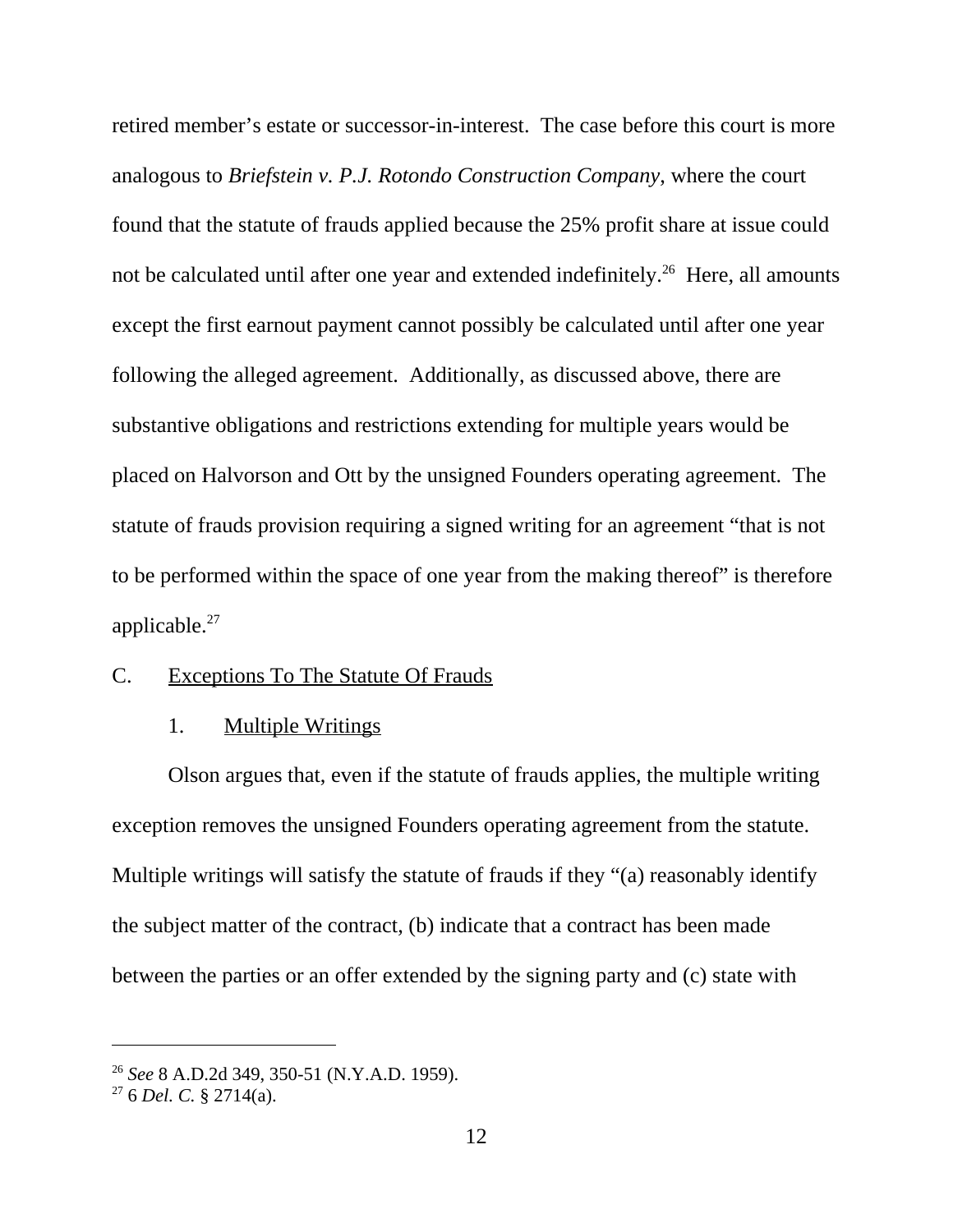reasonable certainty the essential terms of the unperformed promises in the contract."28 Additionally, to fall within the multiple writings exception, at least one of the writings must be signed by the party against whom the documents are to be enforced.29 In discussing the multiple writings exception to the statute of frauds, the notes to the *Restatement (Second) of Contracts* § 132 state that "the documents may be read together if in the circumstances they clearly relate to the same transaction and the party to be charged has acquiesced in the contents of the unsigned writing." Here, the documents Olson identifies do not clearly refer to either the unsigned Founders operating agreement or the earnout provision (§ 5.03) in that document that is at the heart of this dispute.

Olson notes that the parties signed a letter agreement on November 1, 2002 to govern any future liquidation of the Viking entities. The liquidation agreement references the "Limited Liability Company Agreement for VGFounders, as amended from time to time." This is potentially persuasive evidence if the liquidation agreement unambiguously references the unsigned Founders operating agreement. However, "Limited Liability Company Agreement" is a generic phrase and there is no additional information, such as a date or distinguishing terms, to aid

<sup>&</sup>lt;sup>28</sup> *See ROI, Inc. v. E. I. du Pont de Nemours & Co., Inc.,* 1989 WL 135717 at  $*$ 5 (Del. Super. Oct. 19, 1989) (citing RESTATEMENT (SECOND) OF CONTRACTS § 131); *Kirschiling v. Lake Forest Sch. Dist.,* 687 F. Supp. 927, 931 (D. Del. 1988). <sup>29</sup> *See ROI, Inc.*, 1989 WL 135717 at \*5.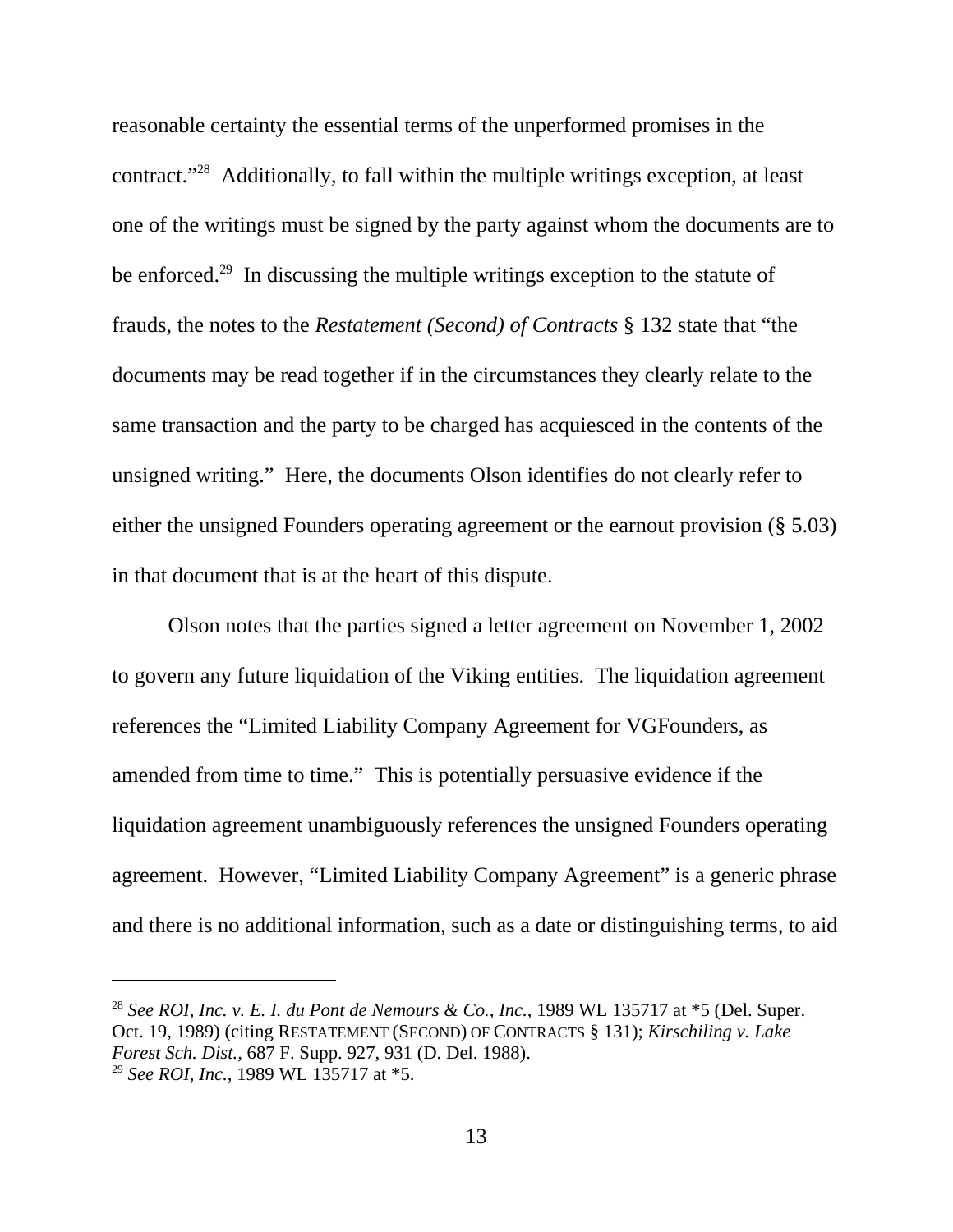in determining whether the liquidation agreement refers to the unsigned Founders long-form document or an oral operating agreement for Founders. In the cases Olson cites in support of his argument, the signed writing clearly identifies the unsigned document and suggests agreement by the parties to the unsigned  $d$ ocument $^{30}$ 

In addition, Olson lists a number of other documents. such as tax returns and annual statements, that reference Founders. However, these documents do not appear to reference any of the terms of the unsigned Founders operating agreement or, in particular, the earnout provision, which potentially subjects the members of Founders to hundreds of millions of dollars in liability over multiple years.<sup>31</sup> Without a clear and specific reference in a signed writing to the unsigned Founders operating agreement containing the earnout provision, there is insufficient

<sup>30</sup> *See Suchin v. Frederick*, 30 A.D. 3d 503, 503-04 (N.Y. App. Div. 2d Dep't 2006). In *Suchin*, the signed basement construction agreement referred to the construction and sale of a house at a specific address. In addition, unlike the case here, the defendant admitted he intended to sign the construction and sale agreement at the same time he signed the basement construction agreement. *See also Penzoil Co. v. Getty Oil Co.*, 1984 WL 15664 (Del. Ch. Feb. 6. 1984) (holding that a press release citing exact terms of an unsigned memorandum brought the unsigned memorandum into the multiple writings exception of the statute of frauds). Both cases cite *Crabtree v. Elizabeth Arden Sales Corp.*, N.E.2d 551 (N.Y. 1953), which states that "it is hardly possible that such detailed information could refer to another or different agreement" as justification for finding agreement to an unsigned document. *Id.* at 554-55. Here, it is entirely possible the reference to "Limited Liability Company Agreement for VGFounders" refers to an agreement other than the Founders long-form document, including potentially an oral operating agreement without an earnout provision.

 $31$  Additionally, Olson has not produced writings outside of the unsigned Founders operating agreement that evidence Halvorsen's and Ott's agreement to the earnout provision. In fact, Viking has produced evidence suggesting that Halvorsen and Ott did not agree to the earnout.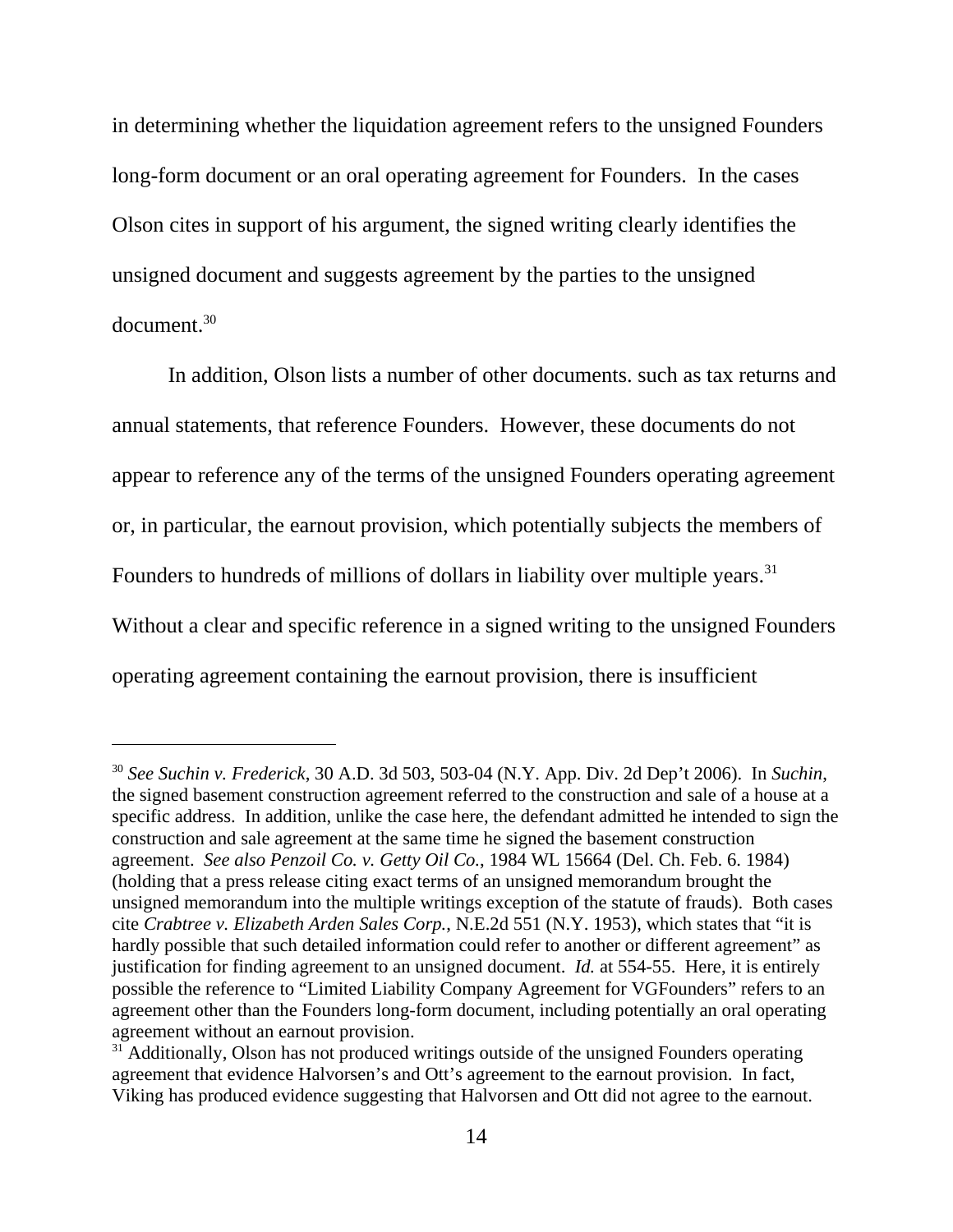evidence to bring the Founders operating agreement under the umbrella of the multiple writings exception.

 The other documents cited by Olson fail to lay out *any* of the terms of the earnout provision, much less the essential terms of the agreement which are required to satisfy the multiple writings exception.

#### 2. Part Performance

Olson asserts that the unsigned Founders operating agreement falls within the part performance exception to the statute of frauds. However, the part performance exception is not applicable in this case. The majority of jurisdictions follow the rule that "[e]xcept in contracts for the sale of land, an agreement not performable within a year is generally not validated by part performance."32 The Delaware Superior Court upheld the general rule, stating:

The purpose of the Statute of Frauds is to prevent frauds that may occur if oral contracts were permitted . . . . "This purpose would be undermined if a party's conduct could form the basis for establishing and enforcing a claimed oral agreement not to be performed within one year simply because the same party's conduct arguably provided the only explanation for the agreement. Such an approach would invite persons to concoct and seek enforcement of fictitious contracts on grounds that the existence of an agreement would provide the only possible explanation for such persons' conduct. *In contrast to real estate contracts*, where evidence of part performance is relatively clear, definite, and substantial, the nature of evidentiary facts

 $32$  10 WILLISTON ON CONTRACTS § 28:9 (2008). Both cases cited by Olson in support of his part performance argument involve real estate related agreements. *See Quillen v. Sayers*, 482 A.2d 744 (Del. 1984); *Shepherd v. Mazzetti*, 545 A.2d 621 (Del. 1988).